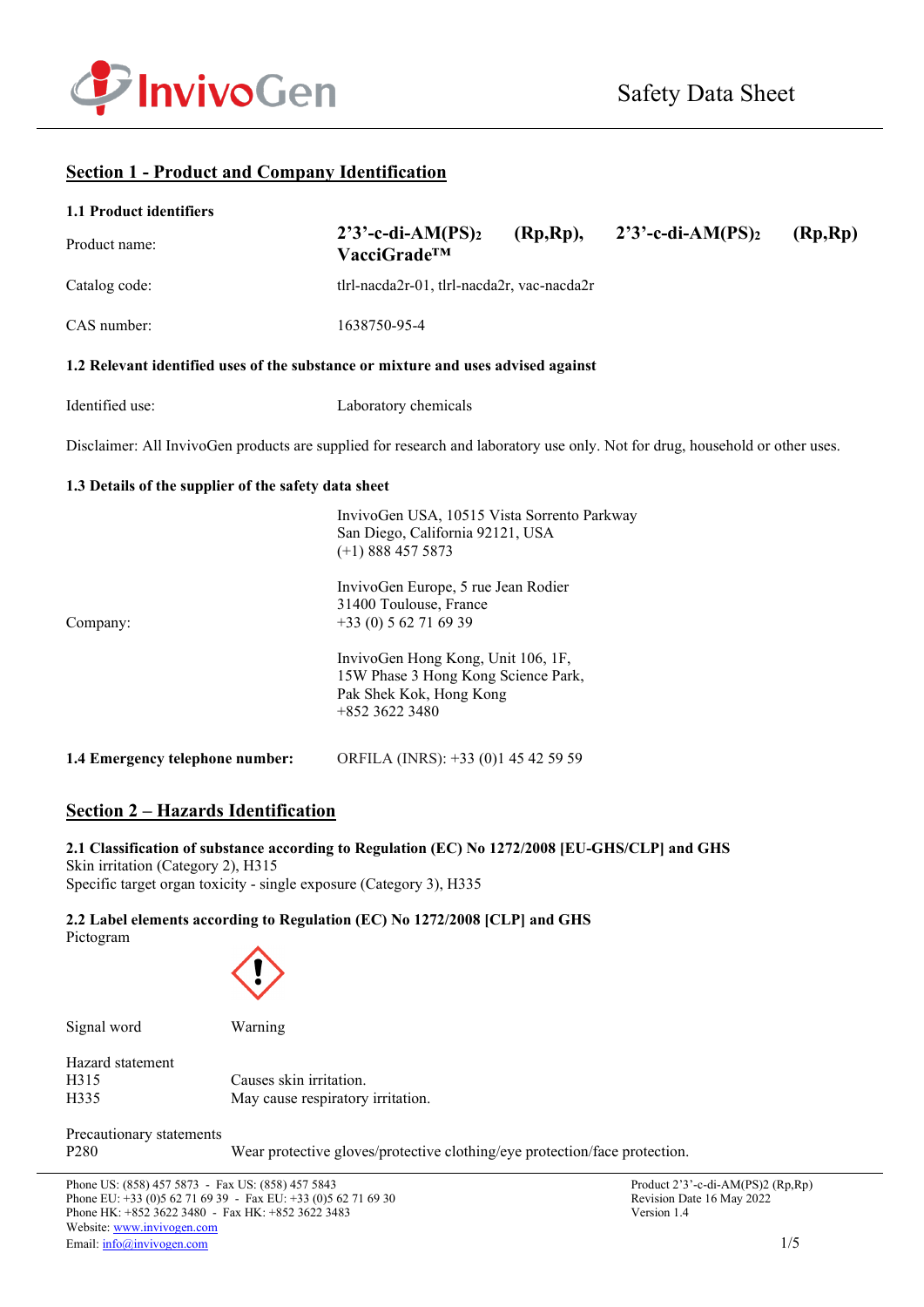

| $P302 + P352$    | IF ON SKIN: Wash with plenty of soap and water.                                                              |
|------------------|--------------------------------------------------------------------------------------------------------------|
| $P304 + P341$    | IF INHALED: If breathing is difficult, remove victim to fresh air and keep at rest in a position comfortable |
| for breathing.   |                                                                                                              |
| P312             | Call a POISON CENTER or doctor/physician if you feel unwell.                                                 |
| P <sub>501</sub> | Dispose of contents/container to an approved waste disposal plant.                                           |

### **2.3 Other hazards** - none

# **Section 3 – Composition/Information on Ingredient**

### **3.1 Substances**

Synonyms: ML RR-S2 CDA, (R,R)-(2',3')c-diAM(PS)2, (2',3')-Rp,Rpc-diAMPSS Formula:  $C_{20}H_{22}N_{10}O_{10}P_2S_2$  •2Na Molecular weight: 734.50 g/mol CAS number: 1638750-95-4

### **Section 4 – First Aid Measures**

### **4.1 Description of first aid measures**

**General advice:** Consult a physician. Show this safety data sheet to the doctor in attendance. Move out of dangerous area. **If inhaled:** If breathed in, remove to fresh air. If not breathing, give artificial respiration. Consult a physician. **In case of skin contact:** Wash skin with soap and plenty of water. Consult a physician. **In case of eye contact:** Rinse thoroughly with plenty of water for at least 15 minutes and consult a physician. **If swallowed:** Do NOT induce vomiting. Never give anything by mouth to an unconscious person. Rinse mouth with water. Consult a physician.

### **4.2 Most important symptoms and effects, both acute and delayed**

The most important known symptoms and effects are described in the labeling (see section 2.2) and/or in section 11.

### **4.3 Indication of any immediate medical attention and special treatment needed**

No data available

### **Section 5 – Fire Fighting Measures**

### **5.1 Extinguishing media**

**Suitable extinguishing media:** Use water spray, carbon dioxide, dry chemical powder or appropriate foam.

### **5.2 Specific hazards arising from the chemical**

No data available

### **5.3 Special Firefighting Procedures**

Wear self-contained breathing apparatus for firefighting if necessary.

### **Section 6 – Accidental Release Measures**

### **6.1 Personal precautions, protective equipment and emergency**

Use personal protective equipment. Avoid breathing vapors, mist or gas. Ensure adequate ventilation. Remove all sources of ignition. Evacuate personnel to safe areas. Beware of vapors accumulating to form explosive concentrations. Vapors can accumulate in low areas.

For personal protection see section 8.

### **6.2 Environmental precautions**

Prevent further leakage or spillage if safe to do so. Do not let product enter drains.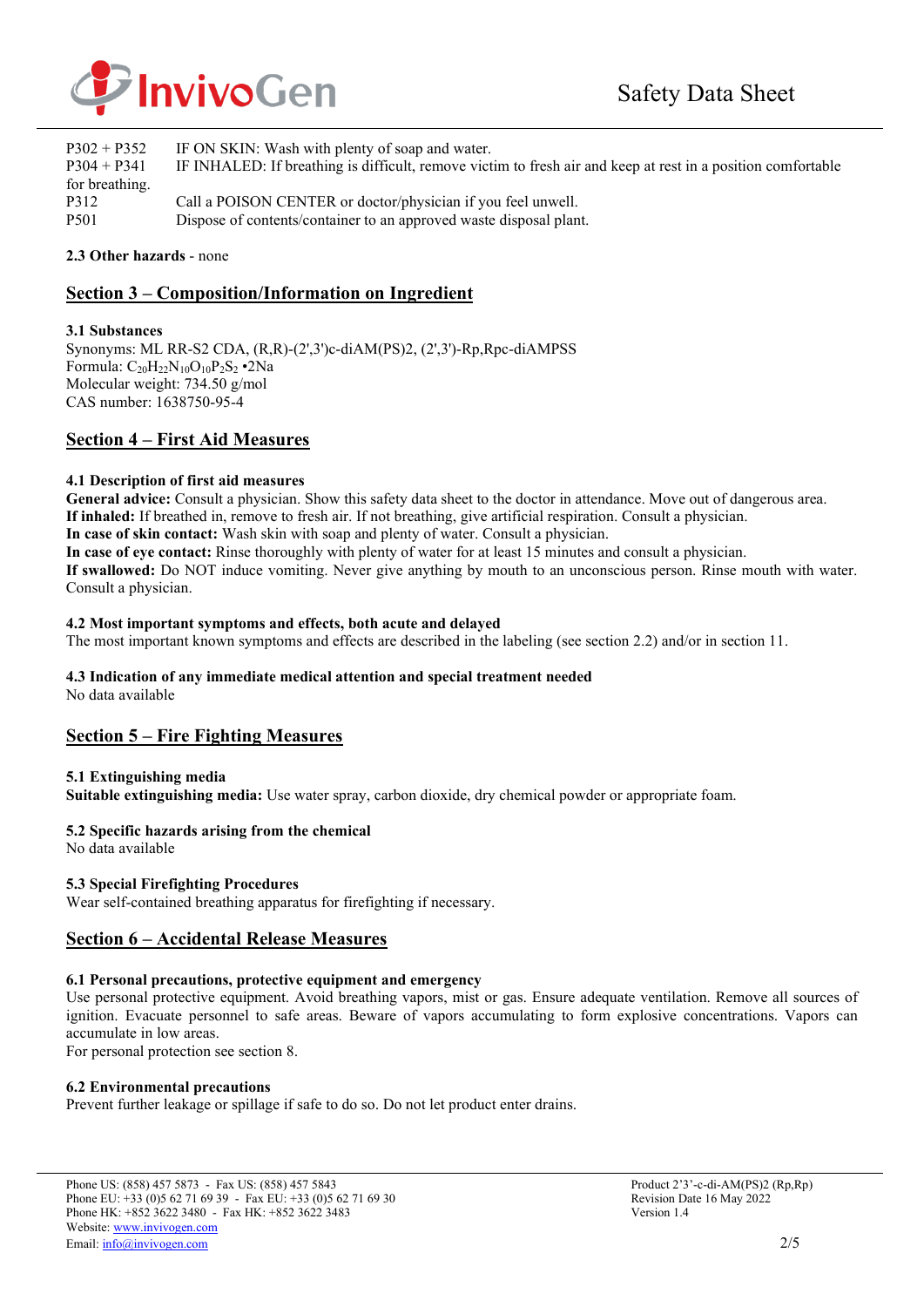

### **6.3 Methods and materials for containment and cleaning up**

Soak up with inert absorbent material and dispose of as hazardous waste. Keep in suitable, closed containers for disposal according to local regulations (see section 13).

#### **6.4 Reference to other sections**

For disposal see section 13.

### **Section 7 – Handling and Storage**

### **7.1 Precautions for safe handling**

Provide appropriate exhaust ventilation at places where dust is formed. For precautions see section 2.2.

### **7.2 Conditions for safe storage, including any incompatibilities**

Keep container tightly closed in a dry and well-ventilated place. Recommended storage temperature: -20 °C.

### **7.3 Specific end use(s)**

Apart from the uses mentioned in section 1.2 no other specific uses are stipulated.

# **Section 8 – Exposure Controls/PPE**

**8.1 Control parameters Components with workplace control parameters**  Contains no substances with occupational exposure limit values.

**8.2 Exposure controls Appropriate engineering controls** General industrial hygiene practice.

### **Personal protective equipment**

#### **Eye/face protection**

Use equipment for eye protection tested and approved under appropriate government standards such as NIOSH (US) or EN 166(EU).

### **Skin protection**

Handle with gloves. Gloves must be inspected prior to use. Use proper glove removal technique (without touching glove's outer surface) to avoid skin contact with this product. Dispose of contaminated gloves after use in accordance with applicable laws and good laboratory practices. Wash and dry hands.

### **Body Protection**

Choose body protection in relation to its type, to the concentration and amount of dangerous substances, and to the specific workplace. The type of protective equipment must be selected according to the concentration and amount of the dangerous substance at the specific workplace.

### **Respiratory protection**

Respiratory protection is not required. Where protection from nuisance levels of dusts are desired, use type N95 (US) or type P1 (EN 143) dust masks. Use respirators and components tested and approved under appropriate government standards such as NIOSH (US) or CEN (EU).

### **Control of environmental exposure**

Do not let product enter drains.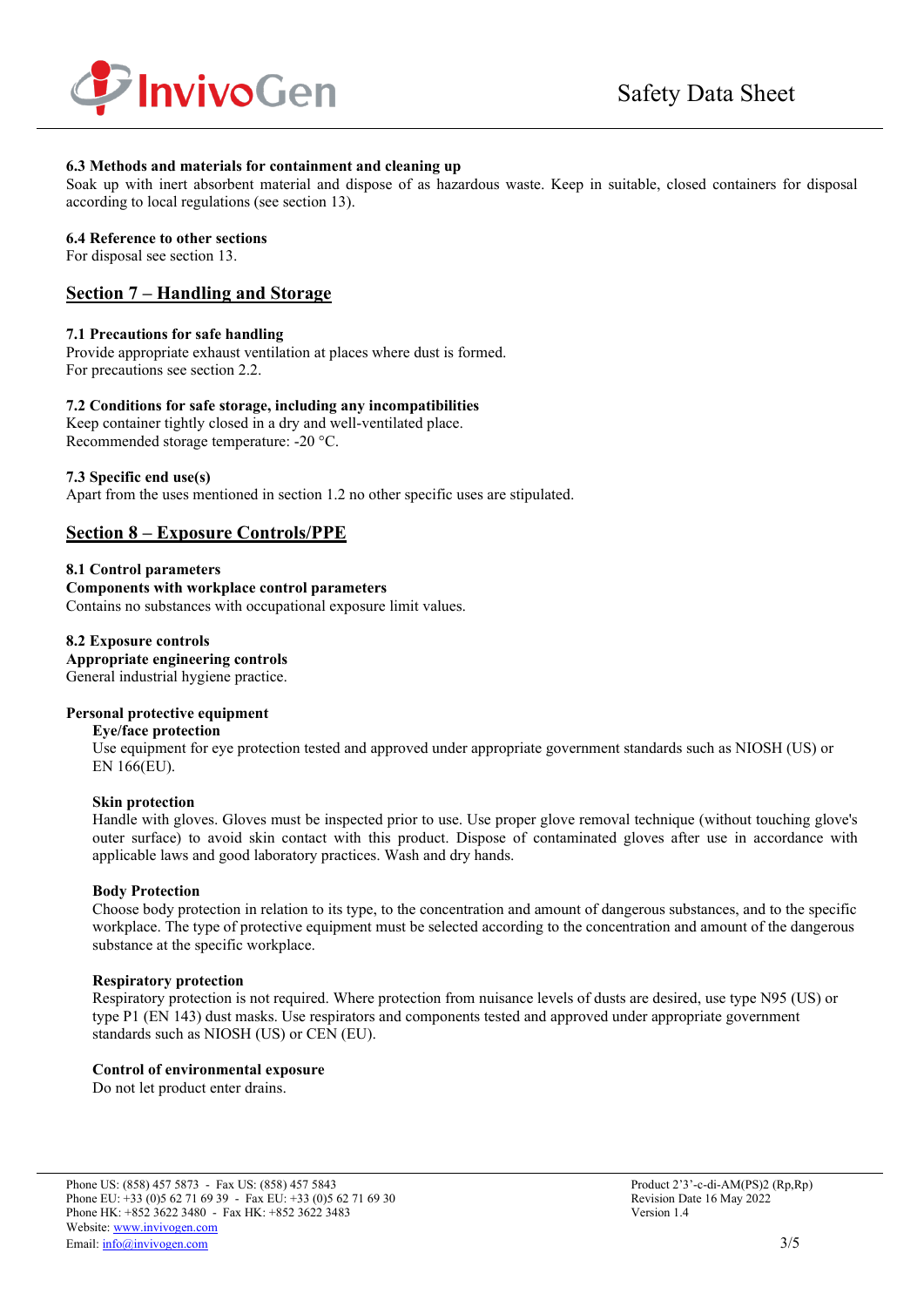

# **Section 9 – Physical/Chemical Properties**

### **9.1 Information on basic physical and chemical properties**

**Appearance** Physical state: Solid Color: White **Safety Data** Odor: No data available Odor threshold: No data available pH: No data available Melting point/freezing point: No data available Initial boiling point and boiling range: No data available Flash point: No data available Evaporation rate: No data available Flammability: No data available Upper/lower flammability or explosive limits: No data available Vapor pressure: No data available Relative density: No data available Solubility in water: 50 mg/ml Partition coefficient (n-octanol/water): No data available Autoignition temperature: No data available Decomposition temperature: No data available Viscosity: No data available

**9.2 Other safety information** 

no data available

# **Section 10 – Stability and Reactivity**

**10.1 Reactivity:** No data available **10.2 Chemical stability:** Stable under recommended storage conditions. **10.3 Possibility of hazardous reactions:** No data available **10.4 Conditions to avoid:** No data available **10.5 Incompatible materials:** No data available **10.6 Hazardous decomposition products:** No data available **In case of fire:** See section 5

# **Section 11 – Toxicological Information**

#### **11.1 Information on toxicological effects Acute toxicity:**

Oral LD50: No data available Inhalation LC50: No data available Dermal LD50: No data available Other information on acute toxicity: No data available **Skin corrosion/irritation:** No data available **Serious eye damage/irritation:** No data available **Respiratory or skin sensitization:** No data available **Germ cell mutagenicity:** No data available **Carcinogenicity:** No data available **Reproductive toxicity:** No data available **Additional information:** No data available